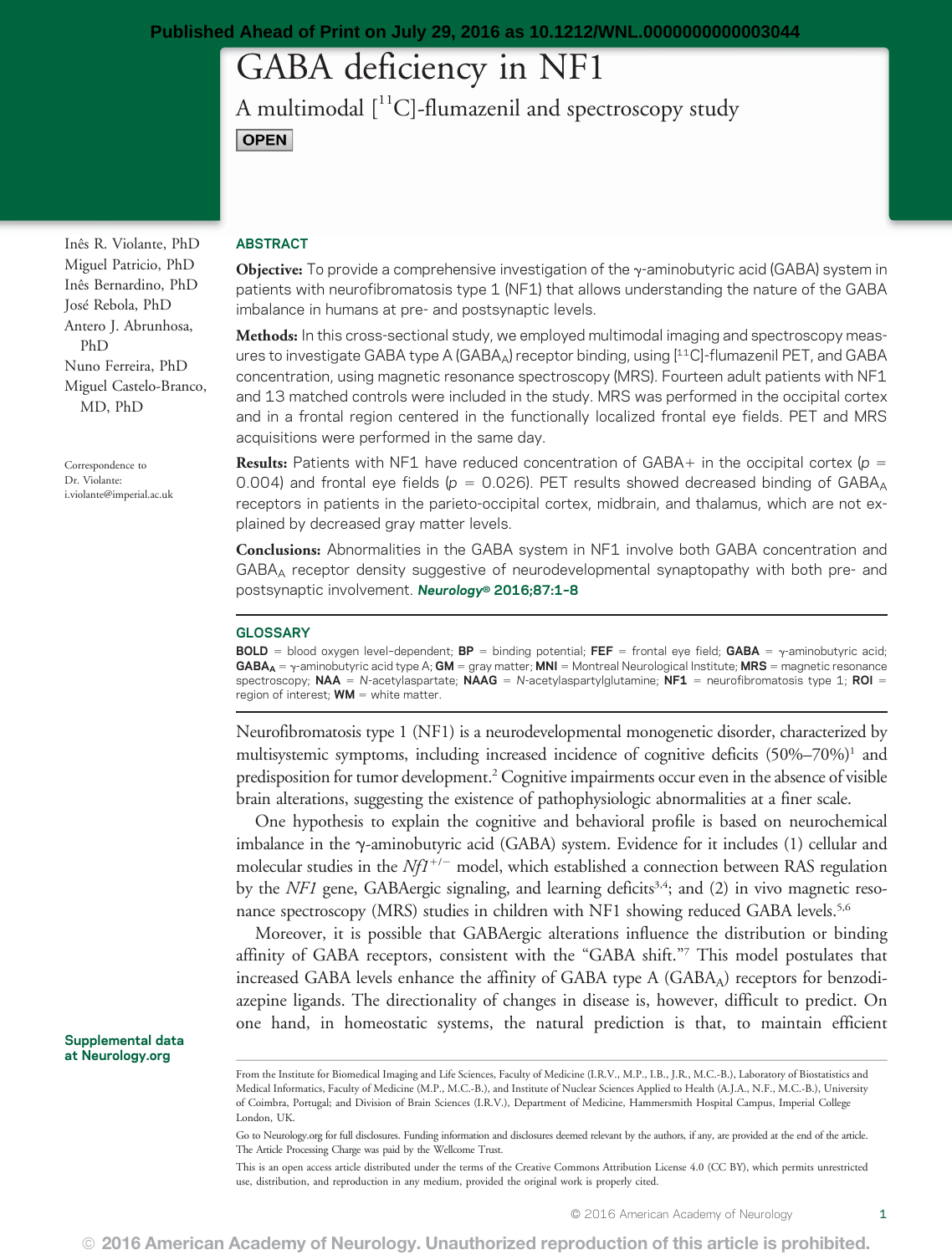neurotransmission, low GABA levels lead to increasing numbers of GABA receptors. On the other hand, reduced GABA concentration in patients could reflect a compensatory mechanism to counterbalance pre- and postsynaptically the effects of increased GABA release caused by reduced neurofibromin expression.4 GABA metabolism can be downregulated as a response to increased GABAergic neurotransmission, thus limiting GABA availability for packaging and release.<sup>8</sup> If this were the case, we expect observing low GABA levels accompanied by a reduction in the number of GABA receptors. To further characterize the GABA system in adults with NF1, we studied the distribution of  $GABA_A$  receptors using [11C]-flumazenil PET, and GABA concentration using MRS.

METHODS Participants. We performed a cross-sectional study in 14 adult patients with NF1, diagnosed by the NIH criteria,<sup>9</sup> and 14 healthy controls, matched for age, sex, and educational level. All participants were right-handed.

Exclusion criteria included psychiatric disorder, neurologic illness affecting brain function other than NF1, IQ  $\leq$ 75, epilepsy, traumatic brain injury, or a clinically significant intracranial abnormality detected on MRI. T2 hyperintensities (commonly found in NF1) were not considered an exclusion criterion for patients. However, if present within the voxels prescribed for spectroscopy, the correspondent spectrum was not included. Our final cohort comprised 14 patients with NF1 (mean age  $34.7 \pm 7.1$  years, 4 males) and 13 matched controls (mean age  $36 \pm 8.9$  years, 4 males) (table 1).

None of the participants were taking medication. Three patients reported taking antidepressants in the past (for periods

|              | Table 1               | Demographics and neuropsychological testing performance |                  |                   |                        |
|--------------|-----------------------|---------------------------------------------------------|------------------|-------------------|------------------------|
|              |                       |                                                         | NF <sub>1</sub>  | Controls          | p Value                |
| Demographics |                       |                                                         |                  |                   |                        |
|              | No. of participants   |                                                         | 14               | 13                |                        |
|              | Age, y, mean $\pm$ SD |                                                         | $34.7 \pm 7.1$   | $36 \pm 8.9$      | 0.697                  |
|              | Sex, female/male      |                                                         | 10/4             | 9/4               | 0.901                  |
|              | Years of education    |                                                         | $11.4 \pm 4.5$   | $13.7 \pm 3.5$    | 0.160                  |
|              | Handedness, R/L       |                                                         | 14/0             | 13/0              |                        |
|              | Neuropsychological    |                                                         |                  |                   |                        |
|              | <b>WAIS-III</b>       |                                                         |                  |                   |                        |
|              | Total IQ              |                                                         | $99.5 \pm 13.7$  | $116.15 \pm 11.8$ | 0.002 <sup>a</sup>     |
|              | Performance IQ        |                                                         | $99.1 \pm 13.5$  | $119.3 \pm 12.2$  | $<$ 0.001 <sup>a</sup> |
|              | Verbal IQ             |                                                         | $100.2 \pm 12.5$ | $111.3 \pm 12.6$  | 0.030                  |
|              |                       |                                                         |                  |                   |                        |

Abbreviations:  $NF1$  = neurofibromatosis type 1; WAIS-III = Wechsler Adult Intelligence Scale–III.

Performance data are presented as means  $\pm$  SD.

<sup>a</sup> Significant results after correcting for multiple comparisons using the Holm-Šídák method  $(\alpha = 0.05)$ .

ranging between 6 months to 3 years), but none were medicated in the year before the study. One control was medicated with antidepressants and stopped the medication a month before taking part in the study. None of the participants were ever medicated with anticonvulsants. Participants were instructed to withhold from drinking alcohol 24 hours before testing and from smoking or drinking coffee on the day of testing. All participants scored below the cutoff  $(<\!8)$  defined for hazardous and harmful alcohol use in the AUDIT (Alcohol Use Disorders Identification Test).10,11 Groups did not significantly differ in their scores (NF1: 2.07  $\pm$  1.69; controls: 2.85  $\pm$  2.54;  $t_{25}$  = 0.939,  $p$  = 0.36).

Neuropsychological testing. IQ was assessed using the Portuguese version of the Wechsler Adult Intelligence Scale–III.12 Patients with NF1 had IQ values in the normal range but significantly lower than controls (independent-samples  $t$  tests; Total IQ,  $p = 0.002$ ; Performance IQ,  $p < 0.001$ ; Verbal IQ,  $p = 0.030$ .

Imaging. Participants underwent all imaging acquisitions in the same day. PET and MRI order was counterbalanced. MRS was performed in the occipital cortex, to investigate whether GABA deficits persist into adulthood, and the frontal eye fields (FEFs). The latter was chosen because of its numerous cortical inhibitory circuits and because its location is easily identified using a functional localizer.

MRI and MRS acquisitions. Scanning was performed using a 3T Tim Trio (Siemens, Erlangen, Germany) with a 12-channel head coil. Acquisitions were as follows: (1) T1-weighted magnetization-prepared rapid-acquisition gradient echo for voxel placement and volumetric measurements; (2) T2-weighted fluid-attenuated inversion recovery to identify T2 hyperintensities; (3) functional localizer for the FEF using single-shot echo planar imaging. Participants performed an oculomotor task as described in the e-Methods at [Neurology.org](http://neurology.org/lookup/doi/10.1212/WNL.0000000000003044). Individual brain activation was examined using Neuro3D (Siemens) to allow immediate placement of the MRS voxel. (4) 2xGABA-edited spectra, MEGA-PRESS method.<sup>13</sup> The occipital voxel was positioned within the occipital cortex with its lower face aligned with the cerebellar tentorium (figure 1A and figure e-1 for position across all participants). The FEF voxel was positioned based on the blood oxygen level–dependent (BOLD) activation elicited by the functional localizer (figure 1B and figure e-1 for position across all participants). In 2 NF1 participants, the voxel was placed according to anatomical landmarks (junction of precentral sulcus and superior frontal sulcus) because of insufficient BOLD activation. All voxels were placed on the right FEF with the exception of 2 participants who showed a lateralization of the FEF activation to the left hemisphere (2 patients with NF1). (5) <sup>1</sup>H-PRESS in the occipital and FEF positions. Detailed scan measures can be found in the e-Methods.

MRI volumetric analyses. T1-weighted images were segmented using the VBM8 toolbox [\(http://dbm.neuro.uni-jena.de/](http://dbm.neuro.uni-jena.de/vbm/) [vbm/\)](http://dbm.neuro.uni-jena.de/vbm/) in SPM8 ([http://www.fil.ion.ucl.ac.uk/spm\)](http://www.fil.ion.ucl.ac.uk/spm) to determine the relative proportions of gray matter (GM), white matter (WM), and CSF. This was used to determine tissue proportions in the spectroscopic voxels using Matlab7 (The MathWorks Inc., Natick, MA) and to perform voxel-based morphometry (e-Methods). The latter was used to investigate the potential confound that group differences in [11C]-flumazenil binding could partially arise from counterpart differences in GM volume.<sup>14</sup>

fMRI analyses. Data processing and analysis were performed in BrainVoyager QX2.3 (Brain Innovation, Maastricht, the Netherlands). Preprocessing included slice time correction, linear trend removal, temporal high-pass filtering (3 cycles per run),

© 2016 American Academy of Neurology. Unauthorized reproduction of this article is prohibited.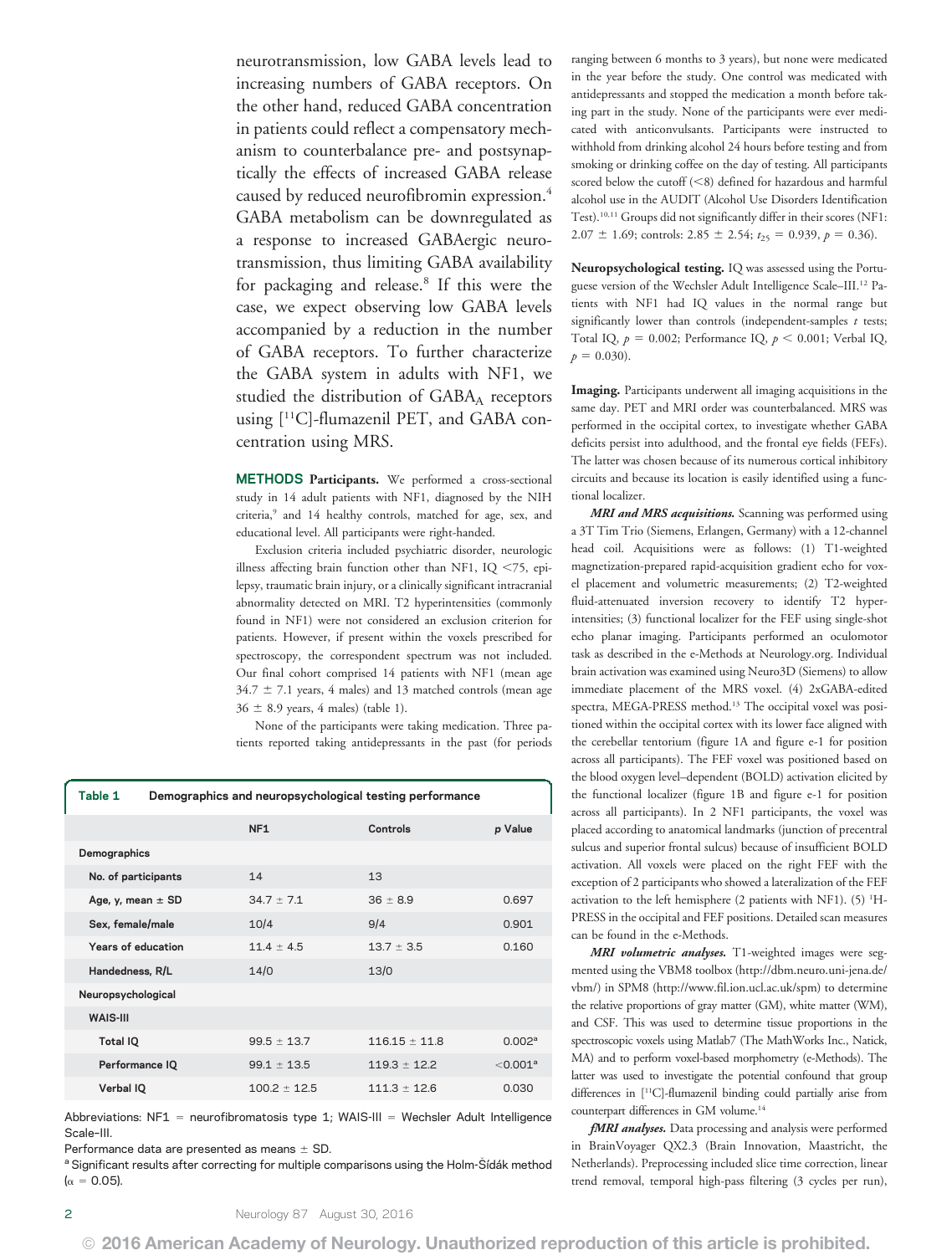



Localization of the magnetic resonance spectroscopy voxel (yellow square) in the visual cortex (A) and FEF as localized with a functional localizer (B). (C) Edited magnetic resonance spectroscopy spectrum from a representative participant showing clearly resolved peaks for GABA $+$  and glutamine  $+$  glutamate (Glx). The inset on the right shows the fit output for the GABA+ signal. MEGA-PRESS spectra were processed using the Gannet 2.0 toolkit, the green line shows the raw GABA data, the blue line the postphase and frequency aligned GABA data, and the black line is the residual difference between the experimental data and the curve fit. (D) Single-voxel–localized PRESS spectrum (blue line) from a representative participant with spectral fits (red line) and the residual difference between the experimental data and the curve fit (black line) determined using LCModel. Cr = creatine; FEF = frontal eye field; GABA =  $\gamma$ -aminobutyric acid; Gln = glutamine; Glu = glutamate; GPC = glycerophosphocholine; mI = myo-inositol; PCr = phosphocreatine; tNAA = total N-acetylaspartate (NAA  $[N$ -acetylaspartate $]+N$ AAG  $[N$ -acetylaspartylglutamine]).

motion correction, and spatial smoothing (full width at half maximum 5-mm gaussian kernel). No participant had within-run movements  $>3$  mm. Predictors for the general linear model were built by convolving a boxcar time course with a 2-gamma function. BOLD signal peak amplitude (% signal change) for the proand antisaccade contrasts, at the peak voxel, were extracted for each participant in the FEF and occipital regions.

MRS analyses. MEGA-PRESS. The signal detected at 3.02 ppm is known to contain contributions from both macromolecules and homocarnosine,<sup>15</sup> and is therefore referred to as GABA+. Quantification of GABA+ (figure 1B) was performed using the Gannet 2.0 toolkit<sup>16</sup> to yield a GABA+/H<sub>2</sub>O ratio (institutional units). Only spectra with relative fit error  $<$  15% were included. Based on this criterion, the FEF spectra from 2 controls and 4 NF1s were excluded. For one control, the FEF spectrum was not acquired because of technical difficulties. Therefore, we included data from the FEFs of 10 controls and 9 patients. For the occipital voxel, we included data from 12 controls and 14 patients as one control was identified as an outlier (upper fence/hinge) and excluded from the analysis.

To account for differences in voxel tissue composition, the voxel fraction of WM ( $f_{WM}$ ) and GM ( $f_{GM}$ ) was used to normalize the GABA+ concentration according to:  $GABA+_{corr}$  =  $GABA+/(f_{WM} + f_{GM}).$ 

PRESS. LCModel software (version 6.3) was used for metabolite quantification applying the internal water reference method, accounting for different water content in GM, WM, and CSF.17 Only metabolites with Cramér–Rao bounds  $<$ 20% were considered. Concentrations of N-acetylaspartate (NAA) plus N-acetylaspartylglutamine (NAAG), creatine plus phosphocreatine, glycerophosphocholine, myo-inositol, glutamate, and glutamine were included for analysis. Concentrations in millimole units were calculated for all metabolites and results are presented in institutional units.

[<sup>11</sup>C]-Flumazenil PET. A Philips Gemini GXL scanner (Philips Medical Systems, Best, the Netherlands) was used to acquire a CT scan and 26 sequential 3-dimensional PET frames of the entire brain (90 slices, 2-mm slice sampling), over a period of 60 minutes, after the bolus injection of 584.6  $\pm$  25.9 MBq [11C]-flumazenil. PET data were reconstructed using a LOR-RAMLA algorithm. Voxel-by-voxel binding potential (BP) was calculated from dynamic PET images using the basis function implementation of the Simplified Reference Tissue Model, with the pons as reference.18,19 Several studies showed that using the pons activity as a reference is reliable and highly correlated with the BP values estimated by the arterial sampling method.20 Moreover, to ensure that systematic differences in the pons time-activity curves did not affect the results, we compared standard uptake values in the pons between the 2 groups (independent-samples,  $t_{25} = 0.370$ ,  $p = 0.714$ ).

PET data were normalized to Montreal Neurological Institute (MNI) space after rigidly coregistering the individual PET scan to the participant anatomical T1 scan in SPM8. The latter were segmented using the unified segmentation method<sup>21</sup> in order to extract the transformation map into MNI space. This was then used to nonlinearly warp the PET scans. The resulting normalized images were smoothed using an isotropic gaussian kernel (12 mm full width at half maximum).

We performed exploratory whole-brain and region-of-interest (ROI)-based analyses. Whole-brain group differences were evaluated in SPM8 using independent-samples  $t$  test. [<sup>11</sup>C]-Flumazenil BP differences were considered statistically significant at peak height threshold of uncorrected  $p < 0.005$  with cluster size greater than 230 contiguous voxels, which corresponds to a threshold of  $p < 0.05$  corrected by cluster level for multiple comparisons as estimated by 10,000 Monte Carlo simulations in 3dClustSim (AFNI, [http://afni.nimh.nih.gov/afni/\)](http://afni.nimh.nih.gov/afni/). ROI-based analyses were performed in regions used for spectroscopy. The mean BP at these voxels was determined with the objective of investigating the relation between GABA concentration and GABAA BP.

Statistical analyses. Data were transferred to SPSS version 21 (IBM Corp., Armonk, NY) for analysis. All dependent variables were tested for normality of distribution using the Shapiro-Wilk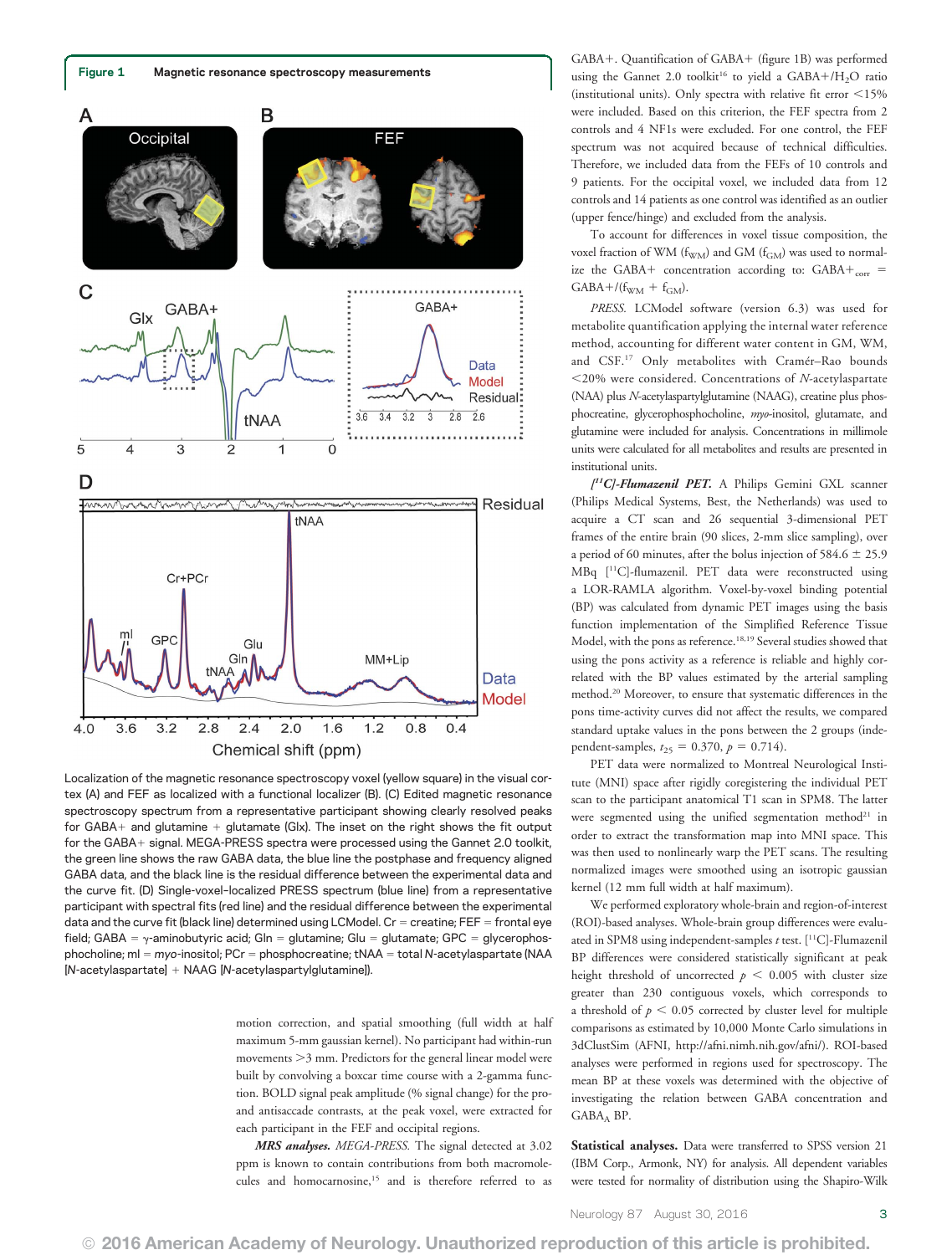test and for outliers using the Tukey method. All variables were normally distributed.

Group differences were evaluated using independent-samples  $t$  tests and corrected for multiple comparisons using the Holm-Šídák method ( $\alpha$  = 0.05). ROI analyses were performed using independent-samples  $t$  test and Pearson correlations (robustness estimated using bootstrapping, 10,000 iterations, to provide 95% confidence intervals). Effect sizes were calculated using Cohen d. Variance was similar between the groups as tested using the Levene test of homogeneity of variances.

Standard protocol approvals, registrations, and patient consents. Study procedures were reviewed and approved by the Ethics Commission of the Faculty of Medicine of the University of Coimbra. Participants provided written informed consent.

RESULTS MRS results. Patients with NF1 displayed decreased GABA+ levels, of on average 11.5%, in the occipital cortex ( $t_{24} = 3.172$ ,  $p = 0.004$ ,  $d =$ 1.14) and 22% in the FEF ( $t_{17} = 2.443$ ,  $p = 0.026$ ,  $d = 1.27$ ) (figure 2). In addition, patients showed lower levels of NAA + NAAG ( $t_{25}$  = 3.361,  $p =$ 0.002,  $d = 1.31$ ; 12% reduction) and glutamate  $(t_{25} = 2.787, p = 0.01, d = 1.08; 10\%$  reduction) in the occipital cortex (figure 2). A full summary of the spectroscopy results can be found in table e-1.

PET results. Whole-brain voxel-based analyses indicated that patients with NF1 have decreased [11C]-flumazenil BP in a left parieto-occipital region that encompasses the precuneus (MNI coordinates $_{\text{Peak voxel}}$ : [-22 -60 30]; z score = 3.65, k = 381,  $p < 0.05$  corrected,

 $d = 1.89$ ) and in a region that includes the left midbrain and thalamus (MNI coordinates $_{\rm Peak\ voxel}$ :  $[-2 -34 -10]$ ; z score = 2.95, k = 447, p < 0.05 corrected,  $d = 1.64$ ), whereas no brain regions displayed increased BP in patients (figure 3). Moreover, VBM showed that decreased  $[$ <sup>11</sup>C $]$ flumazenil BP in patients is not explained by decreased GM content, as decreased GM and decreased BP in patients do not colocalize (figure e-2). Moreover, to ensure that PET results were not hindered by concomitant abnormalities in GM, we performed correlation analyses between GM density and BP in the regions showing decreased PET BP. No correlation was observed for patients or controls (e-Methods), confirming that decreased BP in patients is not explained by GM alterations.

ROI-based analysis for the occipital and FEF voxels showed no statistically significant group differences in BP (occipital:  $t_{25} = 0.519$ ,  $p =$ 0.608,  $d = 0.20$ ; FEF:  $t_{24} = 0.936$ ,  $p = 0.359$ ,  $d = 0.37$ .

Cross-modality correlations. The relationship between the density of GABAA receptors and the concentration of GABA was examined in occipital and FEF voxels. In patients, the concentration of GABA+ was negatively correlated with the density of  $GABA_A$ receptors in the FEF ( $r = -0.842$ ,  $p = 0.004$ , n = 9, 95% confidence interval =  $-1.000$  to  $-0.368$ ) but



Metabolites showing differences between patients with NF1 (green) and controls (gray) in the occipital cortex and the FEF. The triangle shape indicates a patient with NF1 in whom GABA+ was measured in the left hemisphere and the white-filled circle represents a patient in whom the FEF location was determined using anatomical landmarks. Graphs depict individual values, mean, and SD. FEF = frontal eye field; GABA =  $\gamma$ -aminobutyric acid; Glu = glutamate; NAA = N-acetylaspartate; NF1 = neurofibromatosis type 1.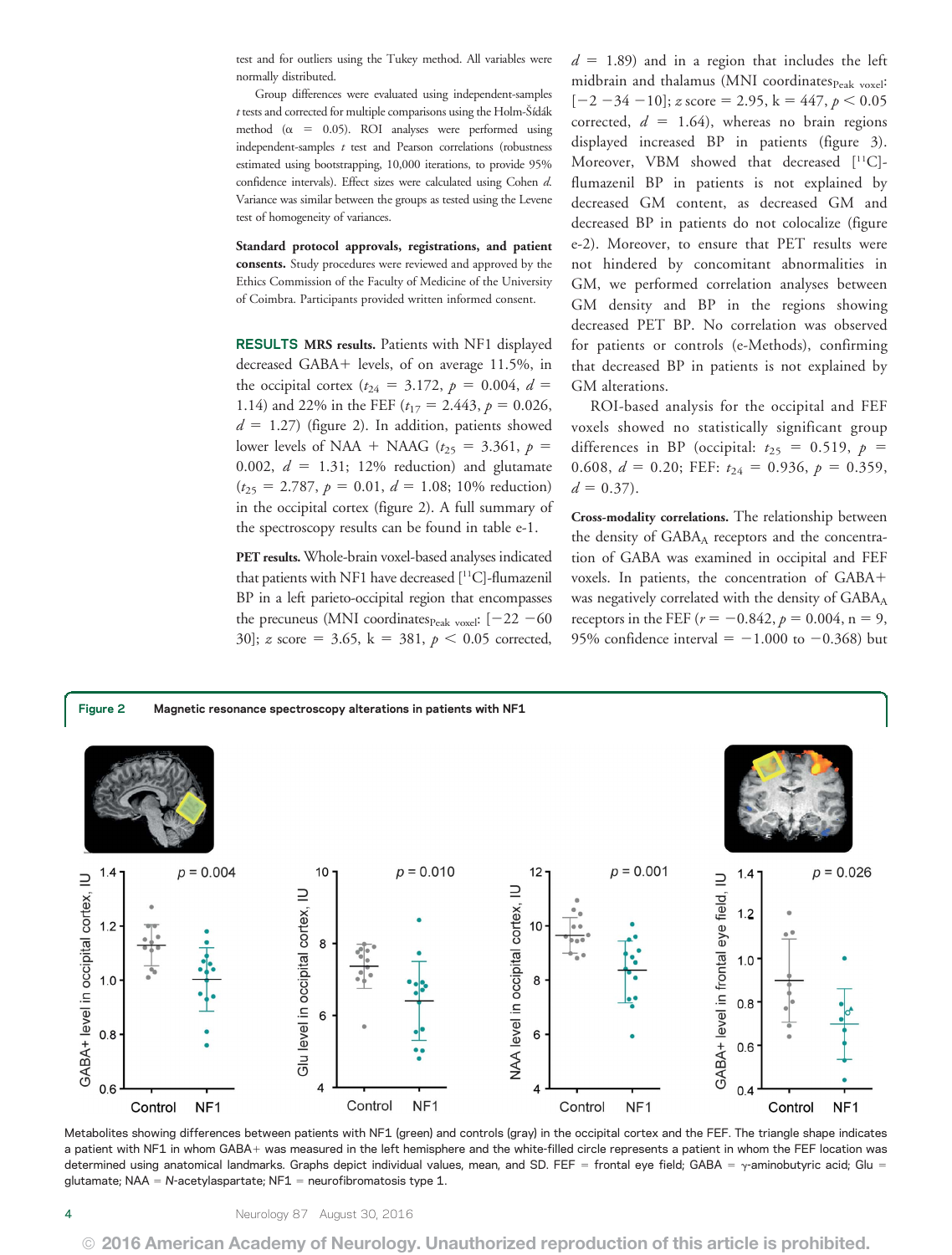



Areas showing decreased [11C]-flumazenil binding in patients (contrast control > NF1,  $p$  < 0.05 corrected).  $NF1$  = neurofibromatosis type 1.

not in the occipital cortex ( $r = -0.211$ ,  $p = 0.469$ ,  $n = 14$ ) (figure 4). In controls, we did not find any significant correlation, neither in the FEF ( $r =$  $-0.342$ ,  $p = 0.334$ ,  $n = 10$ ) nor in the occipital cortex ( $r = 0.013$ ,  $p = 0.969$ , n = 12). Yet, given the correlation values in the FEF and the low sample size, it is possible that the absence of significance is attributable to a type II error.

Finally, we examined whether individual peak BOLD amplitudes elicited by the oculomotor task were related with GABA concentration or GABAA BP. There was no significant correlation between either  $GABA<sub>A</sub>$  BP or  $GABA+$  in neither the FEF nor occipital cortex for any of the groups.

DISCUSSION We report a comprehensive study of the GABA system in patients with NF1 that investigated cortical GABA concentration using MRS and GABAA receptor density using PET imaging. Our results indicate that patients with NF1 have decreased  $GABA+$  levels and decreased  $GABA_A$  receptors, corroborating our hypothesis that alterations in the GABA system extend beyond reduced GABA concentration.

Spectroscopy results showed that reduced GABA levels in the occipital cortex persist into adulthood, confirming our initial findings in children with NF1,<sup>5,6</sup> and that this pattern is additionally observed in a frontal region centered in the FEF. Altogether, the observation of reduced GABA levels in several cortical locations (medial frontal cortex,<sup>5</sup> occipital, and FEF) suggests a ubiquitous cortical dysfunction. Moreover, in the occipital cortex, GABA reductions were accompanied by lower glutamate and NAA  $+$ NAAG concentrations. This reduction in NAA is in agreement with earlier reports in subcortical structures<sup>22,23</sup> and WM.<sup>24</sup> The fact that both glutamate and NAA are altered might be explained by the tight link between these metabolites; they are interconnected through a series of biochemical reactions, mainly the tricarboxylic acid cycle and glutamate– glutamine cycle.25 It is therefore likely that reduced levels of GABA, glutamate, and NAA are linked and contributing to maintaining low levels of GABA available for neurotransmission. Furthermore, our results are in agreement with recent findings in the  $Nf1^{+/-}$  model showing GABAergic and glutamatergic alterations.26

GABAA receptor density was also found to be reduced in patients in discrete locations: parietooccipital cortex, midbrain, and thalamus. Alterations in the parieto-occipital cortex are in agreement with functional<sup>27,28</sup> and anatomical<sup>29,30</sup> abnormalities reported in NF1. Likewise, thalamic metabolic<sup>31-33</sup> and volumetric alterations<sup>30</sup> have been previously reported. Both the thalamus and midbrain are important relay stations of sensory inputs to the cortex. GABAergic neurons in the thalamus are involved in the generation of synchronized activity in thalamocortical networks,<sup>34</sup> a critical process for cognitive functions. In the midbrain, GABAergic neurons are involved in controlling the firing pattern of dopaminergic neurons.35

Of note, PET results were not hindered by concomitant abnormalities in GM. It is advisable that studies investigating differences in GABAA density using flumazenil perform GM comparisons independently, as the relationship between flumazenil BP and  $GM$  volume<sup>36</sup> or cortical thickness<sup>14</sup> is not homogeneous across brain regions. VBM results showed that decreased BP and decreased GM density do not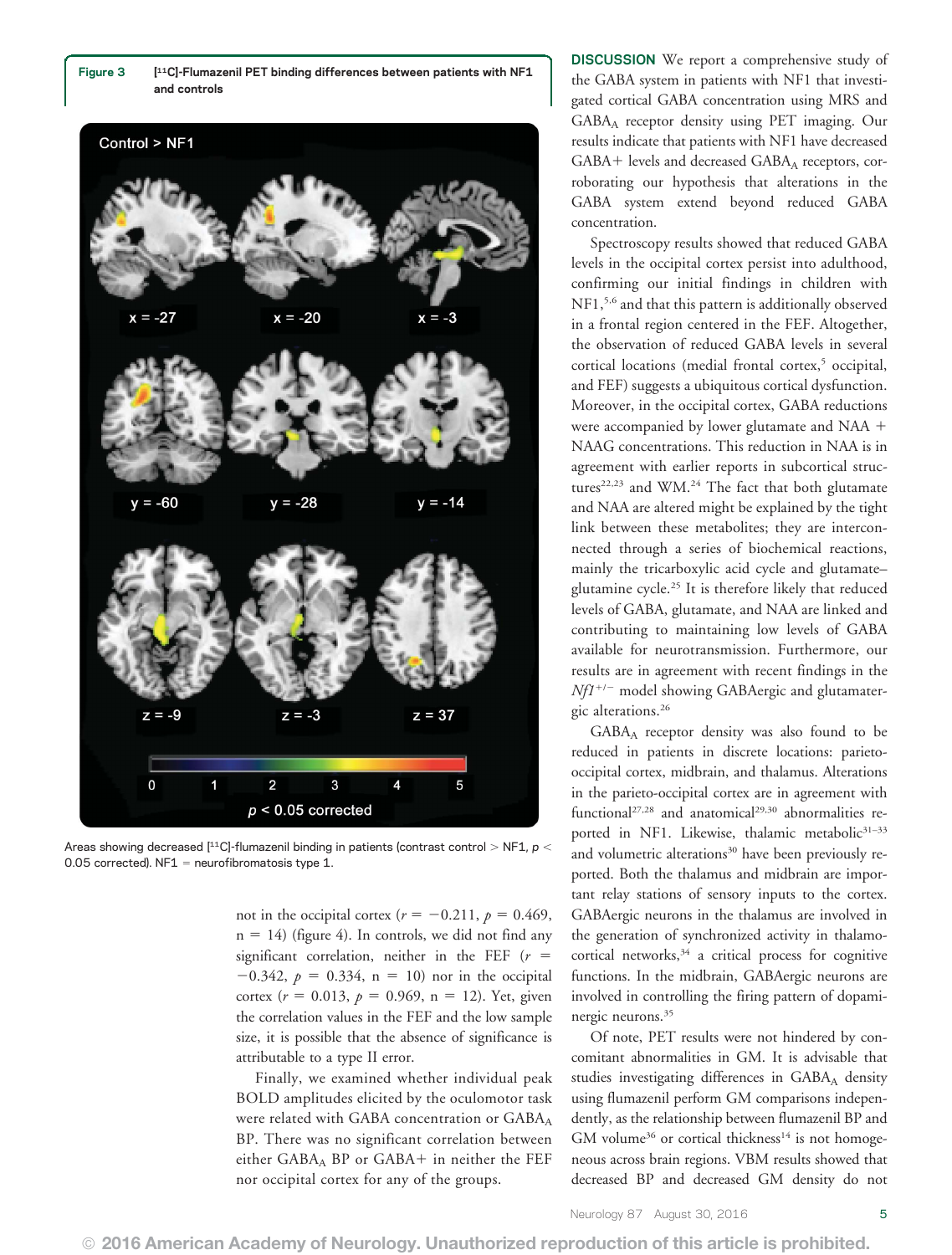

(A) Results for the occipital voxel and (B) for the FEF voxel, for patients with NF1 (green) and controls (gray). The triangle shape indicates a patient with NF1 in whom measurements were performed in the left hemisphere and the white-filled circle represents a patient in whom the FEF location was determined using anatomical landmarks. In patients with NF1, the concentration of GABA+ was negatively correlated with the density of GABA type A receptors in the FEF ( $r = -0.842$ , p = 0.004, n = 9, 95% confidence interval =  $-1.000$  to  $-0.368$  calculated from 10,000 bootstrap samples). BP = binding potential; FEF = frontal eye field; GABA =  $\gamma$ -aminobutyric acid; NF1 = neurofibromatosis type 1.

colocalize and are not correlated, indicating that decreased GM does not explain decreased density of GABA<sub>A</sub> receptors. Of note, we found that increased GM volume and decreased [11C]-flumazenil BP in patients colocalizes, in a region including left midbrain and left thalamus. Here, GM volume is enlarged in the absence of a parallel increase in inhibitory neurons. This could either be an indication of increased populations of other neuronal types, namely, dopaminergic and glutamatergic, or that the population of inhibitory neurons preferentially expresses other types of GABA receptors. Studies with PET ligands to other receptors or postmortem studies could disentangle this hypothesis.

Our findings revealed a complex pattern of alterations in the GABA system in NF1, with both  $GABA+$  and  $GABA<sub>A</sub>$  reductions, yet in different locations. In addition, a negative correlation between GABA+ and the density of  $GABA<sub>A</sub>$  receptors was observed in the FEF of patients and not in the occipital cortex. The fact that this relationship was not observed in controls is an indication that natural variation is not tightly linked for these 2 variables.

It is important to note that MRS and PET are complementary techniques measuring different components of the GABA system and it is possible that different brain regions give primacy to different regulatory mechanisms. Studies measuring GABA+ in regions showing altered GABAA binding could help disentangle the hypothesis that a reduction in both GABA levels and  $GABA_A$  receptors can occur as part of a regulatory mechanism to deal with the detrimental effects of increased GABAergic neurotransmission.

Finally, it is noteworthy that both GABA MRS and [11C]-flumazenil PET are subject to limitations. Particularly important to this study is the fact that MRS is not capable of distinguishing between metabolic and synaptic pools, and [11C]-flumazenil PET is not specific for the synaptic subtypes of the GABA<sub>A</sub> benzodiazepine receptor, as it shows affinity to both synaptic and extrasynaptic receptor subtypes.<sup>37</sup>

Overall, we now have evidence of alterations occurring at multiple levels of the GABA pathway. Studies in animal models have shown presynaptic alterations that lead to increase GABA release, 4,26 while our studies in humans show that the overall concentration of GABA is reduced as well as the expression of GABAA receptors. Moreover, we showed that deficits in GABA levels do not ameliorate with age. Of note, abnormalities in the GABA system in NF1 are involved in relevant behavioral and cognitive domains including social learning,<sup>26</sup> memory,<sup>28</sup> and inhibitory control.<sup>5</sup>

In sum, our results point to abnormalities in the GABA system suggestive of synapthopathy, with both pre- and postsynaptic involvement.

However, given the discrete distribution of GABA<sub>A</sub> receptor abnormalities, it is difficult to support that treatments with GABAA antagonists, as suggested from the animal literature,<sup>4</sup> would be useful to treat cognitive deficits in humans.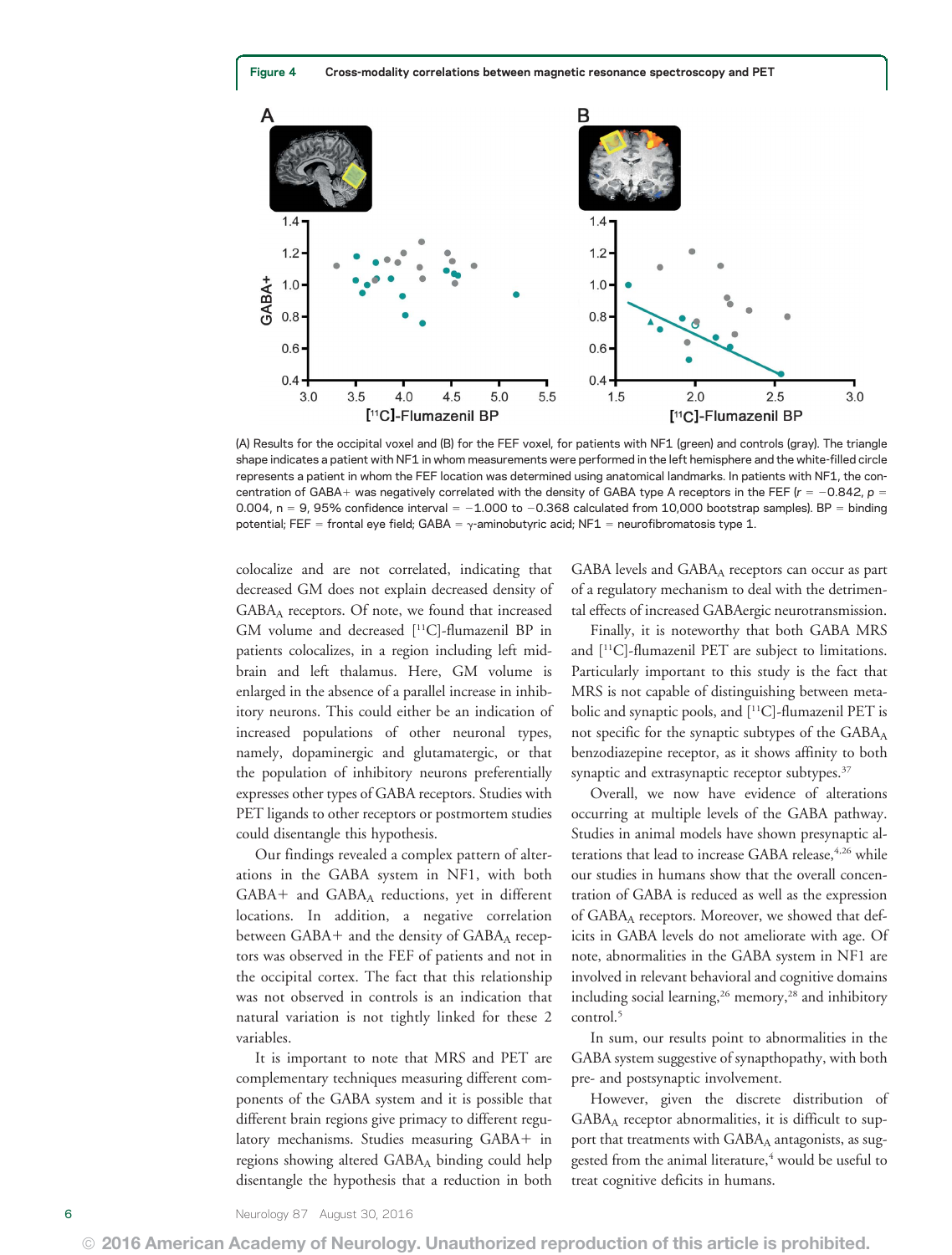#### AUTHOR CONTRIBUTIONS

Drafting/revising the manuscript: all authors. Study concept/design: I.R.V., I.B., J.R., A.J.A., N.F., M.C.-B. Analysis or interpretation of the data: I.R.V., I.B., J.R., M.P., M.C.-B. Acquisition of data: I.R.V., I.B. Statistical analysis: I.R.V., M.P.

#### ACKNOWLEDGMENT

The authors thank all participants who volunteered for this study and the Associação Portuguesa de Neurofibromatose (APNF) for their help with the study advertisement. The authors are also thankful to the staff of the Institute of Nuclear Sciences Applied to Health for successful completion of scanning procedures, in particular Mr. João Marques and Mr. Carlos Ferreira for operating the MRI scan; Dr. Marta Cró, Dr. Rodolfo Silva, Mr. Ricardo Faustino, Mr. Daniel Teixeira, Ms. Joana Rio, Ms. Cátia Neto for the acquisition of PET data; Mr. Vítor Alves for the production of [11C]-flumazenil; and Ms. Sara Ribeiro for assistance with the logistics of the study.

#### STUDY FUNDING

This work was funded by the Portuguese Foundation for Science and Technology (FCT) (grants: COMPETE–PTDC/SAU-ORG/118380/ 2010; UID/NEU/04539/2013; COMPETE POCI-01-0145-FEDER-007440) and CENTRO-07-ST24-FEDER-00205.

#### **DISCLOSURE**

I. Violante is supported by a Sir Henry Wellcome Fellowship awarded by the Wellcome Trust (103045/Z/13/Z). M. Patricio reports no disclosures relevant to the manuscript. I. Bernardino is supported by a fellowship funded by the Portuguese Foundation for Science and Technology (SFRH/BPD/101641/2014). J. Rebola, A. Abrunhosa, N. Ferreira, and M. Castelo-Branco report no disclosures relevant to the manuscript.Go to [Neurology.org](http://neurology.org/lookup/doi/10.1212/WNL.0000000000003044) for full disclosures.

Received November 30, 2015. Accepted in final form May 17, 2016.

#### REFERENCES

- 1. Hyman SL, Shores A, North KN. The nature and frequency of cognitive deficits in children with neurofibromatosis type 1. Neurology 2005;65:1037–1044.
- 2. Jett K, Friedman JM. Clinical and genetic aspects of neurofibromatosis 1. Genet Med 2010;12:1–11.
- 3. Costa RM, Federov NB, Kogan JH, et al. Mechanism for the learning deficits in a mouse model of neurofibromatosis type 1. Nature 2002;415:526–530.
- 4. Cui Y, Costa RM, Murphy GG, et al. Neurofibromin regulation of ERK signaling modulates GABA release and learning. Cell 2008;135:549–560.
- 5. Ribeiro MJ, Violante IR, Bernardino I, Edden RA, Castelo-Branco M. Abnormal relationship between GABA, neurophysiology and impulsive behavior in neurofibromatosis type 1. Cortex 2015;64C:194–208.
- 6. Violante IR, Ribeiro MJ, Cunha G, et al. Abnormal brain activation in neurofibromatosis type 1: a link between visual processing and the default mode network. PLoS One 2012;7:e38785.
- 7. Miller LG, Greenblatt DJ, Barnhill JG, Summer WR, Shader RI. "GABA shift" in vivo: enhancement of benzodiazepine binding in vivo by modulation of endogenous GABA. Eur J Pharmacol 1988;148:123–130.
- 8. Sheikh SN, Martin DL. Elevation of brain GABA levels with vigabatrin (gamma-vinylGABA) differentially affects GAD65 and GAD67 expression in various regions of rat brain. J Neurosci Res 1998;52:736–741.
- 9. Neurofibromatosis: conference statement. National Institutes of Health Consensus Development Conference. Arch Neurol 1988;45:575–578.
- 10. Saunders JB, Aasland OG, Babor TF, de la Fuente JR, Grant M. Development of the Alcohol Use Disorders Identification Test (AUDIT): WHO Collaborative Project on Early Detection of Persons with Harmful Alcohol Consumption–II. Addiction 1993;88:791–804.
- 11. Cunha J. Validação da versão portuguesa dos Questionários AUDIT e Five-Shot para identificação de consumo excessivo de álcool. Lisboa: Internato Complementar de Clínica Geral da Zona Sul; 2002.
- 12. Wechsler D. Manual for Intelligence Scale for Adults [Portuguese adaptation]. Lisbon: Cegoc-Tea; 2008.
- 13. Mescher M, Merkle H, Kirsch J, Garwood M, Gruetter R. Simultaneous in vivo spectral editing and water suppression. NMR Biomed 1998;11:266–272.
- 14. la Fougere C, Grant S, Kostikov A, et al. Where in-vivo imaging meets cytoarchitectonics: the relationship between cortical thickness and neuronal density measured with high-resolution [18F]flumazenil-PET. Neuroimage 2011; 56:951–960.
- 15. Rothman DL, Behar KL, Prichard JW, Petroff OA. Homocarnosine and the measurement of neuronal pH in patients with epilepsy. Magn Reson Med 1997;38:924–929.
- 16. Edden RA, Puts NA, Harris AD, Barker PB, Evans CJ. Gannet: a batch-processing tool for the quantitative analysis of gamma-aminobutyric acid–edited MR spectroscopy spectra. J Magn Reson Imaging 2014;40:1445–1452.
- 17. Provencher SW. Estimation of metabolite concentrations from localized in vivo proton NMR spectra. Magn Reson Med 1993;30:672–679.
- 18. Gunn RN, Lammertsma AA, Hume SP, Cunningham VJ. Parametric imaging of ligand-receptor binding in PET using a simplified reference region model. Neuroimage 1997;6:279–287.
- 19. Lammertsma AA, Hume SP. Simplified reference tissue model for PET receptor studies. Neuroimage 1996;4: 153–158.
- 20. Klumpers UM, Veltman DJ, Boellaard R, et al. Comparison of plasma input and reference tissue models for analysing [(11)C]flumazenil studies. J Cereb Blood Flow Metab 2008;28:579–587.
- 21. Ashburner J, Friston KJ. Unified segmentation. Neuroimage 2005;26:839–851.
- 22. Barbier C, Chabernaud C, Barantin L, et al. Proton MR spectroscopic imaging of basal ganglia and thalamus in neurofibromatosis type 1: correlation with T2 hyperintensities. Neuroradiology 2011;53:141–148.
- 23. Nicita F, Di Biasi C, Sollaku S, et al. Evaluation of the basal ganglia in neurofibromatosis type 1. Childs Nerv Syst 2014;30:319–325.
- 24. Alkan A, Sarac K, Kutlu R, et al. Proton MR spectroscopy features of normal appearing white matter in neurofibromatosis type 1. Magn Reson Imaging 2003;21: 1049–1053.
- 25. Moffett JR, Ross B, Arun P, Madhavarao CN, Namboodiri AM. N-acetylaspartate in the CNS: from neurodiagnostics to neurobiology. Prog Neurobiol 2007;81: 89–131.
- 26. Molosh AI, Johnson PL, Spence JP, et al. Social learning and amygdala disruptions in Nf1 mice are rescued by blocking p21-activated kinase. Nat Neurosci 2014;17: 1583–1590.
- 27. Clements-Stephens AM, Rimrodt SL, Gaur P, Cutting LE. Visuospatial processing in children with neurofibromatosis type 1. Neuropsychologia 2008;46:690–697.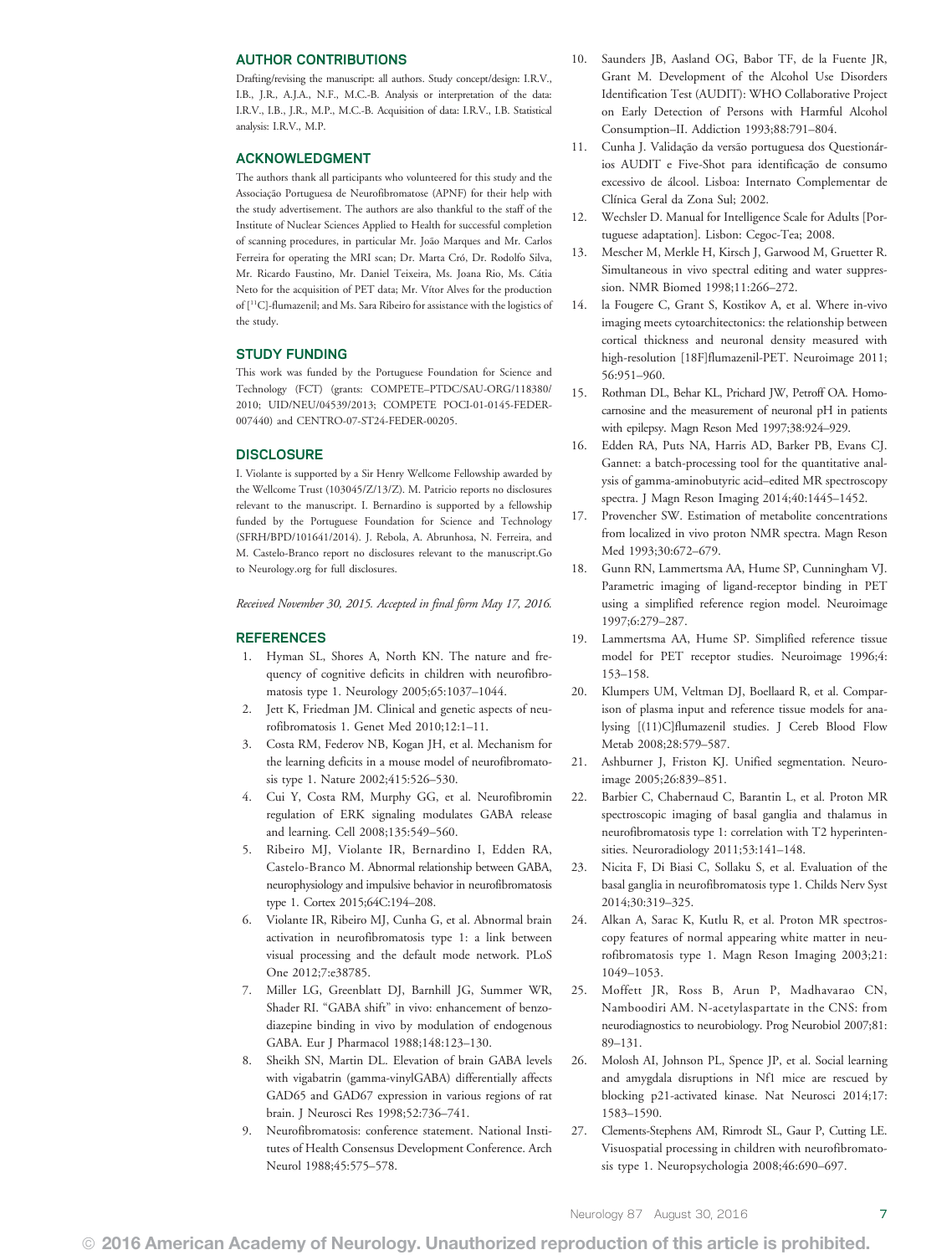- 28. Shilyansky C, Karlsgodt KH, Cummings DM, et al. Neurofibromin regulates corticostriatal inhibitory networks during working memory performance. Proc Natl Acad Sci USA 2010;107:13141–13146.
- 29. Cutting LE, Cooper KL, Koth CW, et al. Megalencephaly in NF1: predominantly white matter contribution and mitigation by ADHD. Neurology 2002;59:1388–1394.
- 30. Violante IR, Ribeiro MJ, Silva ED, Castelo-Branco M. Gyrification, cortical and subcortical morphometry in neurofibromatosis type 1: an uneven profile of developmental abnormalities. J Neurodev Disord 2013;5:3.
- 31. Buchert R, von Borczyskowski D, Wilke F, et al. Reduced thalamic 18F-fluorodeoxyglucose retention in adults with neurofibromatosis type 1. Nucl Med Commun 2008;29: 17–26.
- 32. Kaplan AM, Chen K, Lawson MA, Wodrich DL, Bonstelle CT, Reiman EM. Positron emission tomography

in children with neurofibromatosis-1. J Child Neurol 1997;12:499–506.

- 33. Wang PY, Kaufmann WE, Koth CW, Denckla MB, Barker PB. Thalamic involvement in neurofibromatosis type 1: evaluation with proton magnetic resonance spectroscopic imaging. Ann Neurol 2000;47:477–484.
- 34. Kim U, Sanchez-Vives MV, McCormick DA. Functional dynamics of GABAergic inhibition in the thalamus. Science 1997;278:130–134.
- 35. Tepper JM, Lee CR. GABAergic control of substantia nigra dopaminergic neurons. Prog Brain Res 2007;160:189–208.
- 36. Duncan NW, Gravel P, Wiebking C, Reader AJ, Northoff G. Grey matter density and GABAA binding potential show a positive linear relationship across cortical regions. Neuroscience 2013;235:226–231.
- 37. Mohler H, Fritschy JM, Rudolph U. A new benzodiazepine pharmacology. J Pharmacol Exp Ther 2002;300:2–8.